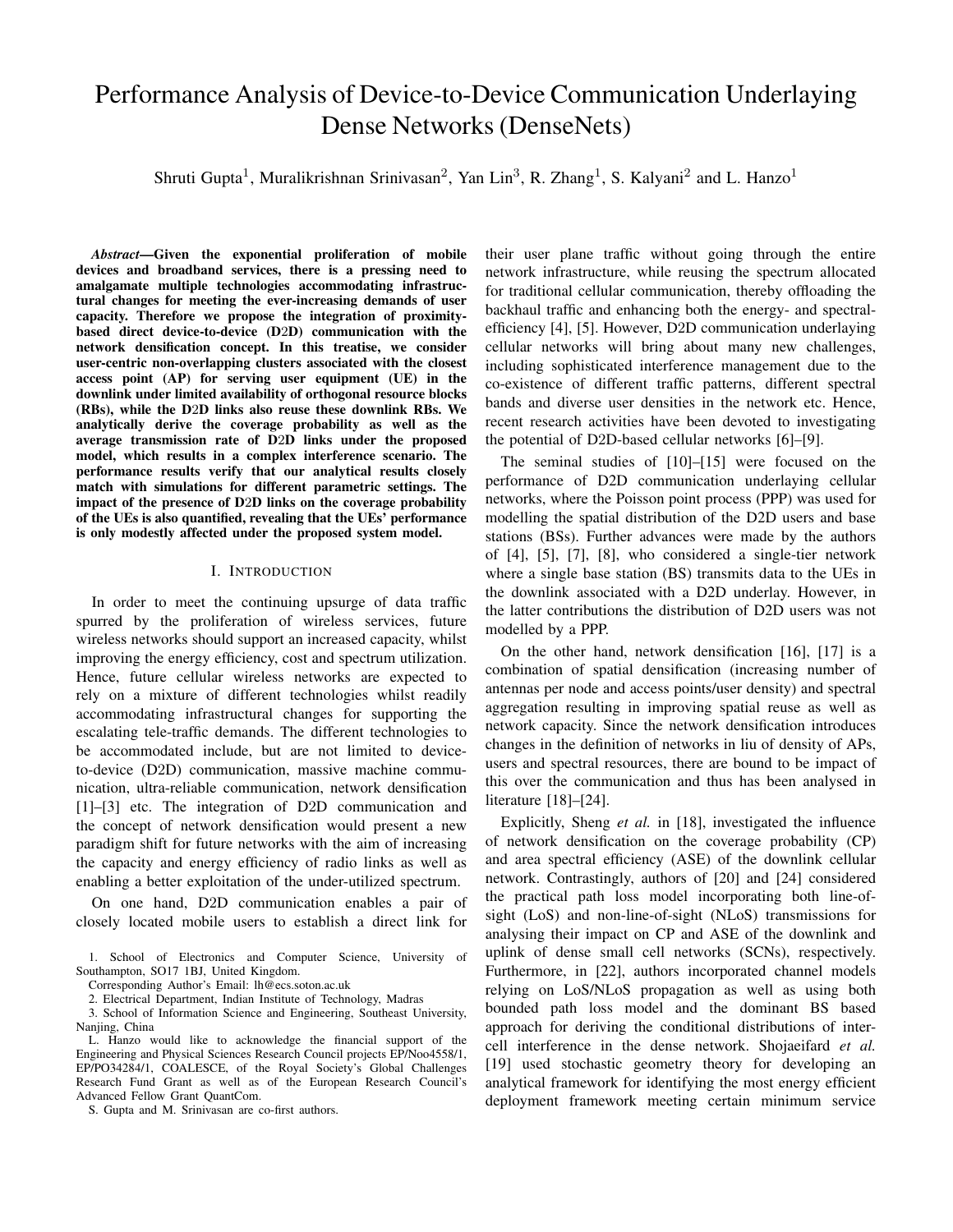criteria where load-awareness was explicitly embedded in the dense cellular network design. On the contrary, considering user centric adaptive clustering approach authors in [21] investigated the performance of coordinated multi-point transmissions in dense cellular network. The impact of BS idle mode capacity on the performance of dense multi-tier heterogeneous network was analysed in [23] when the BS density exceeds the UE density.

Against this background, we consider the downlink of a two-tier hybrid dense network (DenseNet) consisting of densified APs supporting multiple UEs that are associated with the closest AP and underlay D2D links which reuse the spectral resources of the DenseNet. Since we consider limited spectrum availability for downlink transmissions in a DenseNet, in order to serve the UEs, the spectrum is reused by the APs to support all the UEs as well as by the D2D links for their direct communication. This integration would present a sophisticated system, where the UEs would suffer from the interference imposed by D2D communication as well as by the other UEs served in co-channel bands and vice versa. There is a paucity of research on DenseNet incorporating underlaid D2D links except the work in [25]. Poulakis *et.al.* [25] investigated the impact of network densification on D2D communication in the context of radio resource management of multi-cell system. However, it carried out the system level simulations for uplink throughput without representing any analytical expression.

In contrast to  $[10]$ – $[15]$ , in this treatise, the spatial distribution of the nodes is not based on the idealized PPP model, when studying the effect of the number of APs/UEs/D2D links on the system's performance. Instead, we found that at the time of writing there are no coverage probability/rate expressions for our Control/User plane separation based architecture. Motivated by this open problem in the literatur, we have embarked on investigating the D2D enabled DenseNet concept by analysing both the coverage as well as the rate of D2D links. Our expressions are compact, requiring the numerical evaluation of simple mathematical functions and can be directly used for evaluating the coverage probability versus the number of APs/UEs/D2Ds or the number of resource blocks (RBs).

The rest of the paper is organized as follows. In Section II, our hybrid system model is presented, followed by the derivation of coverage, approximate coverage which significantly simplifies the complexity of the expressions and average transmission rate of the D2D links in Section III. Our quantitative analysis based on the approximate coverage and discussions are presented in Section IV. Finally, we conclude in Section V.

#### II. NETWORK MODEL

We consider a downlink two-tier hybrid DenseNet that consists of one macro BS (MBS) and densified multiantenna APs that support multiple UEs as well as D2D links. These single-antenna D2D links reuse the downlink



Figure 1. An illustration of the relevant transmission and interference patterns in our hybrid DenseNet, which is supporting  $D = 4$  D2D links and  $K = 4$  UEs, each of which associate with the best AP resulting in 4 tagged APs along with 14 idle APs from a total  $L = 18$  APs. The D2D links and UEs reuse  $N = 2$  orthogonal RBs, such that each RB is reused by 2 D2D links as well as 2 UEs, hence these D2D links imposes interference on the UEs communicating within the same RB as well as to other D2D links operating under co-channel and vice versa, as depicted in the figure.

spectrum of UEs for their communication. For the sake of providing an improved data rate and service control, we adopt the Control/User (C/U) split architecture of [26]. In this architecture, extra APs are deployed in hotspot areas for providing the user plane and the MBS provides the network control plane for the cell. The MBS controls the UE handovers, the management of data transmission and the resource reuse by D2D links, while the APs are responsible transmitting data to UEs in the downlink. Thus, we consider only co-tier interference in our system, while ignoring the cross-tier interference. We assume that all APs, UEs and D2D links are uniformly distributed across a cell having a radius of  $R_c$  and that the density of APs is comparable to or possibly higher than that of UEs, while the density of D2D links is comparable to that of UEs.

Since we consider a user-centric architecture, the MBS assists each UE to form a non-overlapping cluster by selecting the best AP, which employs Maximum Ratio Transmission (MRT) beam-forming, as indicated in Fig. 1. As a result of densely distributed APs, each UE is associated with its closest AP, termed as *tagged AP*. Each AP would either serve a UE in the DL or it is assumed to be inactive, if it is not tagged with any UE. All APs share the same spectrum, which is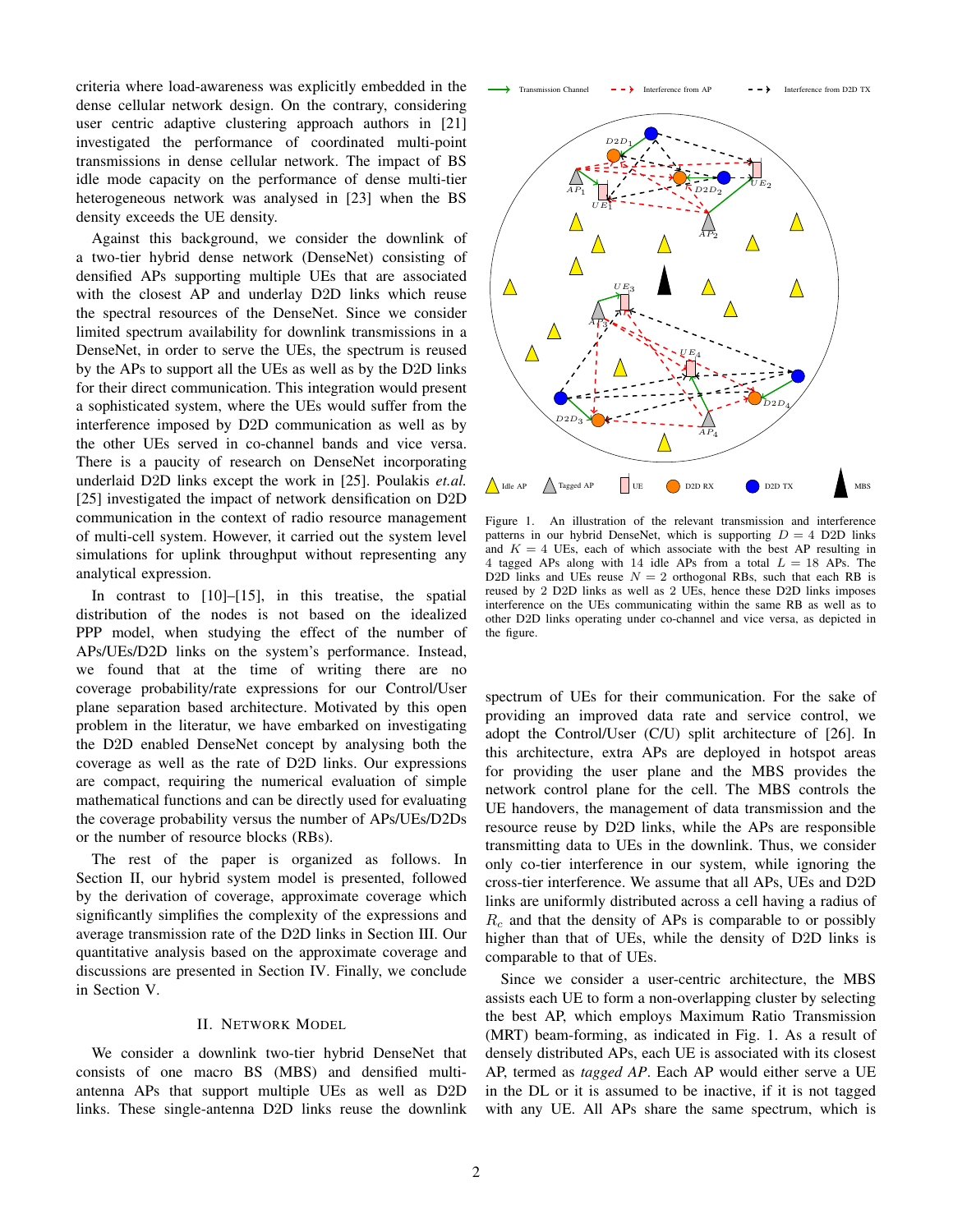partitioned into multiple orthogonal resource blocks (RBs). Considering that the orthogonal RBs are scarce relative to the density of UEs in a DenseNet, we assume that each RB can be allocated to multiple clusters, but each cluster is served by one RB. As seen in Fig. 1,  $N = 2$  orthogonal resource blocks are allocated to clusters serving UEs marked with  $UE_1$  and  $UE_3$ , while clusters for  $UE_2$  and  $UE_4$  reuse these RBs. Since we consider the density of D2D links to be similar to that of the UEs, the RB reuse would follow a similar pattern, where each RB is reused by multiple D2D links, while each D2D link can reuse at most one RB. Again, as shown in Fig. 1, each RB is reused by 2 out of  $D = 4$  D2D links. We assume a random allocation of RBs to UEs as well as for the RB reuse by D2D links throughout this treatise.

An illustration of the relevant transmission and interference patterns in our user centric DenseNet with underlaid D2D links is given in Fig. 1. Each tagged AP creates interference for the UEs apart from its associated UE as well as for the D2D links that are reusing the same RB. On the other hand, each D2D transmission imposes interference on the DL communication of UEs and other D2D links that are transmitting in a co-channel RB, as clearly shown in Fig. 1. Let us define the network as follows:

| Symbol                   | <b>Description</b>                                    |
|--------------------------|-------------------------------------------------------|
| $I_k$                    | set of interfering UEs, which uses the same           |
|                          | $RB$ as user $k$                                      |
| $\phi_k$                 | set of interfering D2D links, which uses the          |
|                          | same RB as user $k$                                   |
| $\psi_d$                 | set of interfering UEs, which uses the same           |
|                          | RB as D2D $d$                                         |
| $\varphi_d$              | set of interfering D2D links, which uses the          |
|                          | same RB as D2D $d$                                    |
| $p_d$                    | transmit power of D2D link                            |
| $p_k$                    | transmit power of AP $k$                              |
| $\overline{h_{k,i,n}^j}$ | channel coefficient from the $k^{th}$ AP to UE i      |
|                          | on RB <i>n</i> from $j^{th}$ antenna                  |
| $\overline{h}_{k,d,n}^j$ | channel coefficient from the $k^{th}$ AP to $d^{th}$  |
|                          | D2D RX on RB $n$ from $j^{th}$ antenna                |
| $w_{k,n}^j$              | beam-forming coefficient used by AP $k$ to UE         |
|                          | k on RB n from $j^{th}$ antenna                       |
| $g_{d,d,n}$              | channel coefficient between the $d^{th}$ D2D TX-      |
|                          | RX link on RB $n$                                     |
| $g_{i,d,n}$              | channel coefficient from i <sup>th</sup> D2D TX to RX |
|                          | of D2D link d on RB $n$                               |
| $g_{i,k,n}$              | channel coefficient from $i^{th}$ D2D TX to $k^{th}$  |
|                          | UE on RB $n$                                          |
| $\overline{M}$           | the number of antennas at AP                          |
| L                        | number of APs                                         |
| Κ                        | number of UEs                                         |
| $\overline{D}$           | number of D2D links                                   |
| N                        | number of RBs                                         |
|                          | Table I                                               |

SYMBOLS USED FOR NETWORK PARAMETERS.

The D2D communication is incorporated as a complement to the underlying DL communication and thus the UEs generally have a higher priority than the D2D links in a cell. The APs maintain reliable connection with the UEs under the power budget of  $p_c^{max}$ , while the D2D link reuses the randomly matched RB of the UE under the power budget  $p_d^{max}$ . We assume that the D2D TX is at a distance x from the

D2D RX, where x varies uniformly in  $[R_1, R_2]$ . All possible transmission channels in the network are considered to be independent and identically Rayleigh distributed throughout this treatise. Since the system is interference limited, we define the SIR of the  $d^{th}$  D2D link as:

$$
\beta_{d,n} = \frac{p_d |g_{d,d,n}|^2 x^{-\alpha}}{I_{ud} + I_d},\tag{1}
$$

where  $I_d = \sum$  $\sum_{i \in \varphi_d} p_d |g_{i,d,n}|^2 r_{i,d}^{-\alpha}$  and  $I_{ud} =$ 

 $\sum$  $k \in \psi_d$  $\frac{p_k}{M} \sum_{j=1}^M |h_{k,d,n}^j w_{k,n}^j|^2 l_{k,d}^{-\alpha}$  represent the interference arriving from other D2D links and DL transmission of UEs respectively, that are served on the same RB. Furthermore,  $p_d$  and  $p_k$  represent the transmit powers of D2D links and that of the  $k^{th}$  AP, which is set equal to their power budgets of  $p_d^{max}$  and  $p_c^{max}$ , respectively. The distance between the  $d^{th}$  D2D pair is denoted by x, while  $r_{i,d}$  and  $l_{k,d}$  are the distances from the  $i^{th}$  D2D TX and  $k^{th}$  AP to  $d^{th}$  D2D RX, respectively. The  $j<sup>th</sup>$  component of the beam-forming vector is  $w_{k,n}^j = \frac{h *_{k,k,n}^j}{|\vec{h}_{k,k,n}^j|}$ .

Similarly, we define the SIR of the  $k^{th}$  UE served on the  $n^{th}$  RB as:

$$
\beta_{k,n}^{UE} = \frac{\frac{p_k}{M} \sum_{j=1}^{M} |h_{k,k,n}^j w_{k,n}^j|^2 l_k^{-\alpha}}{I_{du} + I_u},
$$
\n(2)

where  $I_u = \sum$  $i \in I_k$  $\frac{p_i}{M}\sum_{j=1}^M \lvert h_{i,k,n}^j w_{i,n}^j\rvert^2 l_{i,k}^{-\alpha}$  and  $I_{du}$  = P  $i \in \phi_k$  $p_d|g_{i,k,n}|^2 r_{i,k}^{-\alpha}$  represent the interference imposed by the  $\overline{DL}$ <sup>\*</sup> transmission of other UEs and D2D links respectively, that are served on the same RB. The variables  $r_{i,k}$  and  $l_{i,k}$ represent the distance from the  $i^{th}$  D2D TX and the  $i^{th}$  AP to  $k^{th}$  UE, respectively.

#### III. COVERAGE AND RATE OF D2D LINKS

In this section, we will first derive the coverage probability of D2D links, followed by the rate analysis of D2D links.

#### *A. Coverage Probability*

The probability of successful communication between the source and destination is defined as the coverage probability. In other words, the probability of the D2D links possessing an SIR higher than the target SIR (T) is known as the coverage probability of D2D links. It is affected by the distance  $x$ between the D2D TX and the D2D RX, by the transmit power  $p_d$  of the D2D link as well as by the interferences  $I_{ud}$  and  $I_d$  experienced at the D2D Rx due to the DL communication of UEs and the D2D communication operating on the same RB, respectively. Let us now derive the coverage probability of the D2D links.

Theorem 1. *The coverage probability of a typical D*2*D link can be formulated as Eq. (4),*

$$
CP = \int_{0}^{2R_c} \int_{0}^{R_c} \int_{R_1}^{R_2} P[\beta_{d,n} > T] f_X(x) dx f_L(l_{k,d}) dl_{k,d} f_R(r_{i,d}) d\eta_{i,d}^2
$$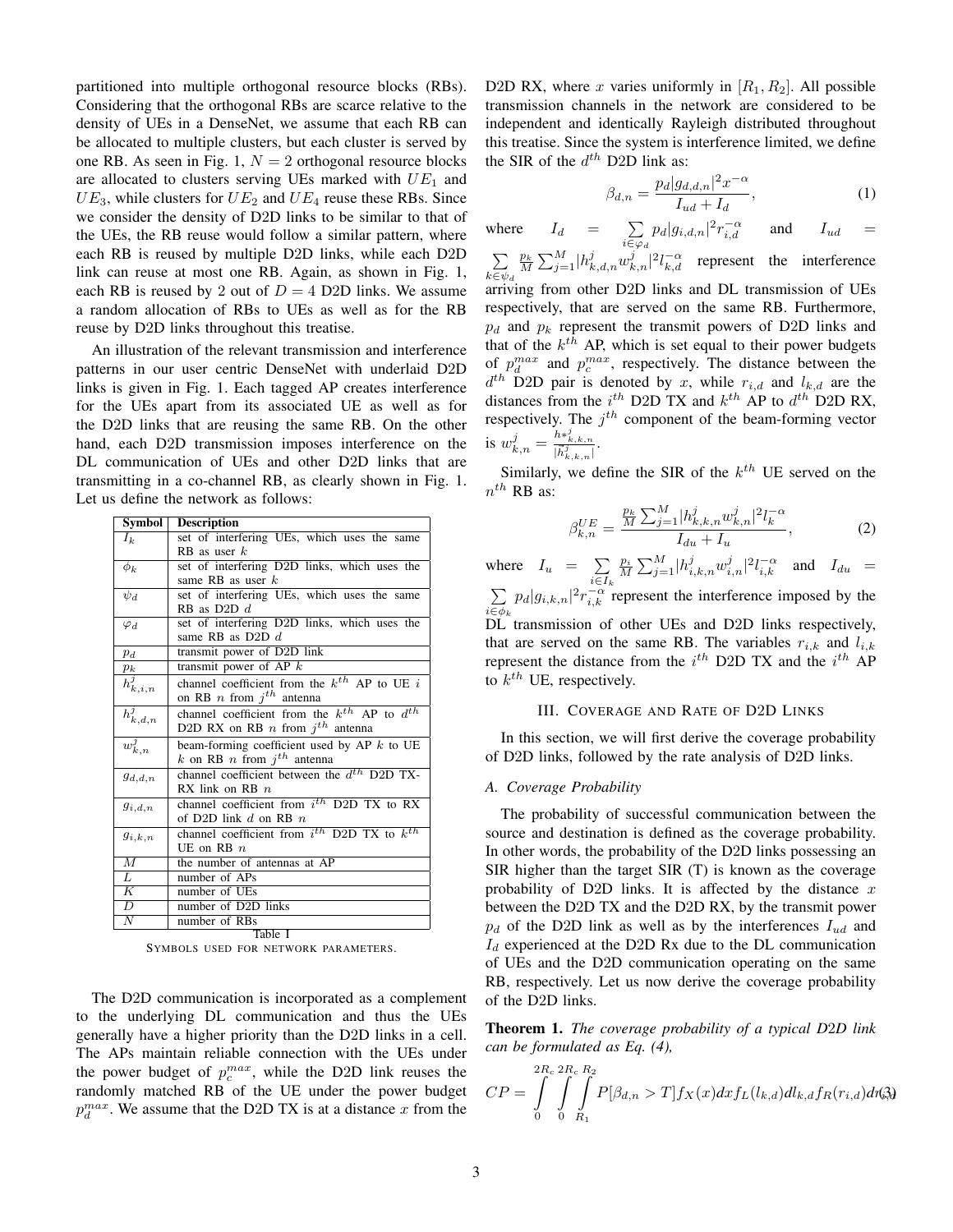$$
=\int\limits_{R_1}^{R_2}\left[\int\limits_{0}^{2R_c}\Big(\frac{1}{1+\frac{Tp_kl_{k,d}^{-\alpha}}{Mp_dx^{-\alpha}}}\Big)^{M}f_L(l_{k,d})dl_{k,d}\right]^{\frac{K}{N}-1}\times\\\left[\int\limits_{0}^{2R_c}\frac{1}{1+\frac{Tp_d r_{i,d}^{-\alpha}}{p_dx^{-\alpha}}}f_R(r_{i,d})dr_{i,d}\right]^{\frac{D}{N}-1}\frac{1}{R_2-R_1}dx
$$

*where*  $f_X(x)$ *,*  $f_R(r_{i,d})$  *and*  $f_L(l_{k,d})$  *denote the probability* density function of x,  $r_{i,d}$  and  $l_{k,d}$  respectively. Also,  $\frac{D}{N}$  and  $\frac{K}{N}$  are reuse factors of the D2D links and AP-UE links.<sup>1</sup> In *this treatise we assume that the distance* x *between the D*2*D TX and RX pair is uniformly distributed in* [R1, R2]*, thus we have*  $f_X(x) = \frac{1}{R_2 - R_1}$ *. On the other hand, the d<sup>th</sup> D2D pair is located at a distance*  $l_{k,d}$  *from the interfering APs and at a distance* ri,d *from the other interfering D*2*D TXs. Since the APs and D*2*D RXs are uniformly distributed in a cell of radius*  $R_c$ , while the D2D TXs are located at a distance x *from their respective RXs,*  $l_{k,d}$  *is the distance between two*  $uniformly$  *located points, while*  $r_{i,d}$  *is approximated as the distance between two uniformly located points, because we have* d << Rc*. Hence their distribution can be written as [27]:*

$$
f_L(l_{k,d}) = \frac{4l_{k,d}}{\pi R_c^2} \left[ \cos^{-1} \left( \frac{l_{k,d}}{2R_c} \right) - \frac{l_{k,d}}{2R_c} \left( 1 - \frac{l_{k,d}^2}{4R_c^2} \right)^{\frac{1}{2}} \right];
$$
  

$$
f_R(r_{i,d}) = \frac{4r_{i,d}}{\pi R_c^2} \left[ \cos^{-1} \left( \frac{r_{i,d}}{2R_c} \right) - \frac{r_{i,d}}{2R_c} \left( 1 - \frac{r_{i,d}^2}{4R_c^2} \right)^{\frac{1}{2}} \right].
$$
  
(5)

*Proof.* See Appendix A for proof.

It should be noted that our hybrid system provides an increased probability of line-of-sight transmission for both the UEs as well as for the D2D links owing to the close proximity of APs and of devices. Therefore, we considered the special case of the free space path-loss exponent of  $\alpha = 2$ .

*Corollary 1:* When making use of Theorem 1, which provides the general integral expression for the coverage probability at a typical D2D receiver, it becomes possible to derive an expression for the coverage probability for the special case of  $\alpha = 2$ , yielding:

$$
CP = \int_{R_1}^{R_2} \mathcal{I}_{k,d}^{\frac{K}{N}-1} \mathcal{I}_{i,d}^{\frac{D}{N}-1} \frac{1}{R_2 - R_1} dx
$$
 (6)

where  $\mathcal{I}_{k,d}$  and  $\mathcal{I}_{i,d}$  are closed-form expressions for integral w.r.t.  $l_{k,d}$  and  $r_{i,d}$ , respectively.

*Proof.* See Appendix B for proof.  $\Box$ 

*Corollary 2:* It is mathematically intractable to analyze (4) with respect to the number of RBs or UEs or D2Ds. To

 $dx$  (4) $f_X(x)$  of x is concentrated more around the average value circumvent this problem, we make the following engineering approximation. If the distance between the transmitter and the receiver of the D2D links, given by  $x$ , is a uniform random variable between  $R_1$  and  $R_2$  and the variation  $R_2 - R_1$  is extremely small compared to the cell radius  $R_C$ , the pdf  $\frac{R_1+R_2}{2}$ . This is true for any typical D2D link in a cell of large radius. Hence, for such smaller range of Tx-Rx distances, the outermost integral, which is with respect to  $x$ , can be neglected in (4) and x can be replaced by the average  $\tilde{x} = \frac{R_1 + R_2}{2}$ . This implies that the approximate coverage probability for any  $\alpha$ becomes:

$$
CP \approx [CP_{UE}]^{\frac{K}{N}-1} [CP_{D2D}]^{\frac{D}{N}-1},\tag{7}
$$

where  $CP_{UE} = \int_{0}^{2R_c}$ 0  $\begin{array}{c} \begin{array}{c} \end{array} \end{array}$  $1+\frac{Tp_k l_{k,d}^{\; -\alpha}}{M p_d \tilde x^{-\alpha}}$  $\int_0^M f_L(l_{k,d}) dl_{k,d}$  and

 $CP_{D2D} = \int^{2R_c}$ 0 1  $1+\frac{T p_d r_{i,d}^{-\alpha}}{p_d \tilde{x}^{-\alpha}}$  $f_R(r_{i,d}) dr_{i,d}$ . For the case of  $\alpha = 2$ ,

we get a closed form approximation with  $CP_{UE} = \mathcal{I}_{k,d}$  and  $CP_{D2D} = \mathcal{I}_{i,d}$ 

## *B. Average Transmission Rate*

The ergodic rate of a TX-RX pair is given by [28],

$$
R = E[\log_2(1 + SIR)]
$$
  
= 
$$
\int_{t>0} P[\log_2(1 + SIR) > t]dt.
$$
 (8)

Exploiting the fact that  $log_2(1 + SIR)$  is a monotonically increasing function of SIR, we arrive at,

$$
R = \int_{t>0} P[SIR > 2^t - 1]dt.
$$
 (9)

Thus, the average rate is equivalent to the coverage probability evaluated at  $T = 2<sup>t</sup> - 1$  and then integrated over t. The coverage of a typical D2D link, which is at a distance of  $l_{k,d}$ and  $r_{i,d}$  from the  $k^{th}$  interfering AP and  $i^{th}$  interfering D2D link is given in Eq. (4). Thus, the average rate of the D2D link can be obtained by substituting  $T = 2<sup>t</sup> - 1$  into Eq. (4) and integrating the result over  $t$ , yielding:

$$
R = \int_{t=0}^{\infty} \int_{R_1}^{R_2} \left[ \int_{0}^{2R_c} \left( \frac{1}{1 + \frac{(2^t - 1)p_k l_{k,d}^{-\alpha}}{Mp_d x^{-\alpha}}} \right)^M f_L(l_{k,d}) dl_{k,d} \right] \times \left[ \int_{0}^{2R_c} \frac{1}{1 + \frac{(2^t - 1)p_d r_{i,d}^{-\alpha}}{p_d x^{-\alpha}}} f_R(r_{i,d}) dr_{i,d} \right] \frac{\frac{R}{N} - 1}{R_2 - R_1} dx dt.
$$
\n(10)

## IV. SIMULATION RESULTS

In this section, the performance of the coverage and average transmission rate of D2D links underlaying the DL of a DenseNet is studied. We consider a circular cell of radius  $R_c$ ,

 $\Box$ 

 $\frac{1}{N} \frac{D}{N}$  and  $\frac{K}{N}$  are also the normalized D2D-traffic load and the normalized  $N$  and  $N$  are also the number-traffic load respectively.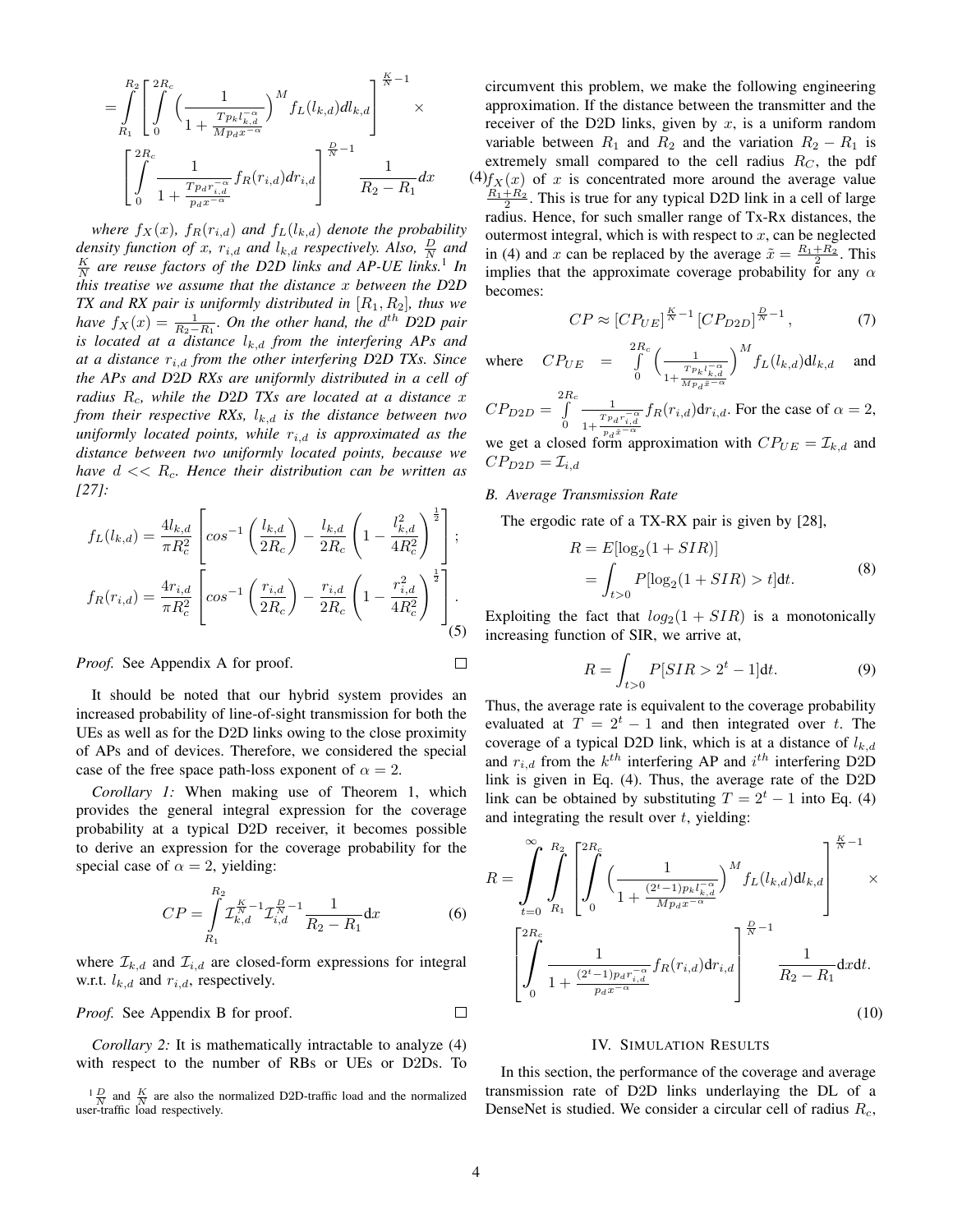| Parameter                              | Value           |  |
|----------------------------------------|-----------------|--|
| Radius of Cell, $R_c$                  | 500m            |  |
| Number of APs, L                       | 200             |  |
| Number of UEs, K                       | 100             |  |
| Number of D2D links, D                 | 100             |  |
| Number of RBs, N                       | 50              |  |
| Number of Antennas at APs, M           | 8               |  |
| Minimum Distance of D2D Pair, $R_1$    | 30 m            |  |
| Maximum Distance of D2D Pair, $R_2$    | 50 <sub>m</sub> |  |
| Power budget of APs, $p_c^{max}$       | 30 dBm          |  |
| Power budget of D2D links, $p_A^{max}$ | 20 dBm          |  |
| Path-loss exponent, $\alpha$           |                 |  |
| Table                                  |                 |  |

PARAMETERS USED FOR SIMULATIONS

where each of the  $L$  uniformly distributed APs employs  $M$ transmit antennas. All the  $K$  UEs are distributed uniformly in the cell and share  $N$  downlink RBs. These UEs form non-overlapping user-centric clusters with the closest AP. All the D D2D Rxs are uniformly distributed in the cell, while the D2D Txs are located at a distance  $x$  from their respective receivers. This distance  $x$  between a D2D pair is also uniformly distributed in  $[R_1, R_2]$ , while these D2D links reuse the underlying downlink RBs of UEs. Furthermore, all resource blocks are uniformly shared among the UEs and D2D links. In other words, if there are K UEs or D D2D links and  $N$  resource blocks, then the RBs are uniformly distributed, leading to a RB reuse factor w.r.t UEs (or D2D links) of  $\frac{K}{N}$ (or  $\frac{D}{N}$ ) on an average. The power budget of the APs and D2D links is set to  $p_c^{max}$  and  $p_d^{max}$ , as given in Table II, respectively. Random mapping of the D2D links to the UE's RBs is assumed. All the simulation results are generated by 1000 Monte Carlo runs using the parameters listed in Table II, unless otherwise specified.

The coverage probability of D2D links is depicted upon varying the number of available RBs in Fig. 2. First of all, it can be clearly seen that the analytical results closely match the simulations. As expected, upon increasing the target SIR, the coverage is decreasing owing to the severe interference experienced at the D2D Rx, resulting in its low SIR. It can be observed that upon reducing the number of available RBs, the D<sub>2</sub>D coverage is also reduced. This is because upon reducing the number of RBs, the number of UEs and D2D links reusing each RB is increased, which in turn means that there is an increase in the amount of interference experienced by the D2D Rx, hence resulting in a reduced coverage probability for the D<sub>2</sub>D links. To analyze the decrease in coverage probability, the approximate coverage probability evaluated using Eq. (7) is also plotted. Since,  $R_1 = 30m$  and  $R_2 = 50m$  and the variation in the distance between Tx and Rx of D2D is very small, the approximation is tight for all values of T. From the approximation plot, it can also be observed that, at any T, if the number of RBs N decreases to  $\frac{N}{2}$ , then the coverage probability approximately decreases by a factor of  $[CP_{UE}]^{\frac{K}{N}}[CP_{D2D}]^{\frac{D}{N}}$ .

The impact of the number of D2D links as well as UEs on the coverage probability of D2D links is also analysed



Figure 2. Coverage probability of the D2D links when the number of available RBs vary. All the system parameters are summarized in Table II and analytical results are obtained using Eq. (4).

in Fig. 3 and Fig. 4, respectively. It can be clearly observed from both figures that the D2D coverage is reduced upon increasing the number of D2D links or UEs. This is due to the fact that an increase in the number of D2D links or UEs implies that there is an increase in the number of interferers for a typical D2D link, which results in reducing the SIR of the D2D link and hence yielding a poorer coverage. If the number of D2D links increases from  $D$  to  $2D$ , then the coverage probability decreases by a factor of  $\left[CP_{D2D}\right]^{\frac{D}{N}}$ . Similarly, if the number of UEs increases from  $K$  to  $2K$ , then the coverage probability decreases by a factor of  $[CP_{UE}]^{\frac{K}{N}}$ . However, it is interesting to note that the coverage reduction of D2D links is more substantial upon increasing the number of UEs than upon increasing the number of D2D links. The reason behind this trend is the higher power budget of APs reserved for supporting their down-link transmission, thereby generating a higher amount of interference compared to the low power budget of D2D links. In other words, since  $p_k > p_d$ ,  $CP_{UE} < CP_{D2D}$ .

In Fig. 5, the coverage probability of D2D links is presented as a function of the target SIR, T upon varying the number of transmit antennas at the APs. Again, our simulation results conform with our analytical results. Moreover, it is interesting to note that upon increasing the number of antennas at the APs, the reduction in coverage probability of D2D links shows a diminishing trend owing to the power normalization at APs.

In Fig. 6, the coverage probability of D2D links is presented as a function of the D2D reuse factor  $D/N$ , when the number of UEs varies from 100 to 300. This figure corroborates our observation that as the ratio of  $D/N$  doubles (in other words as the D2D-traffic load doubles), the coverage probability is reduced by a factor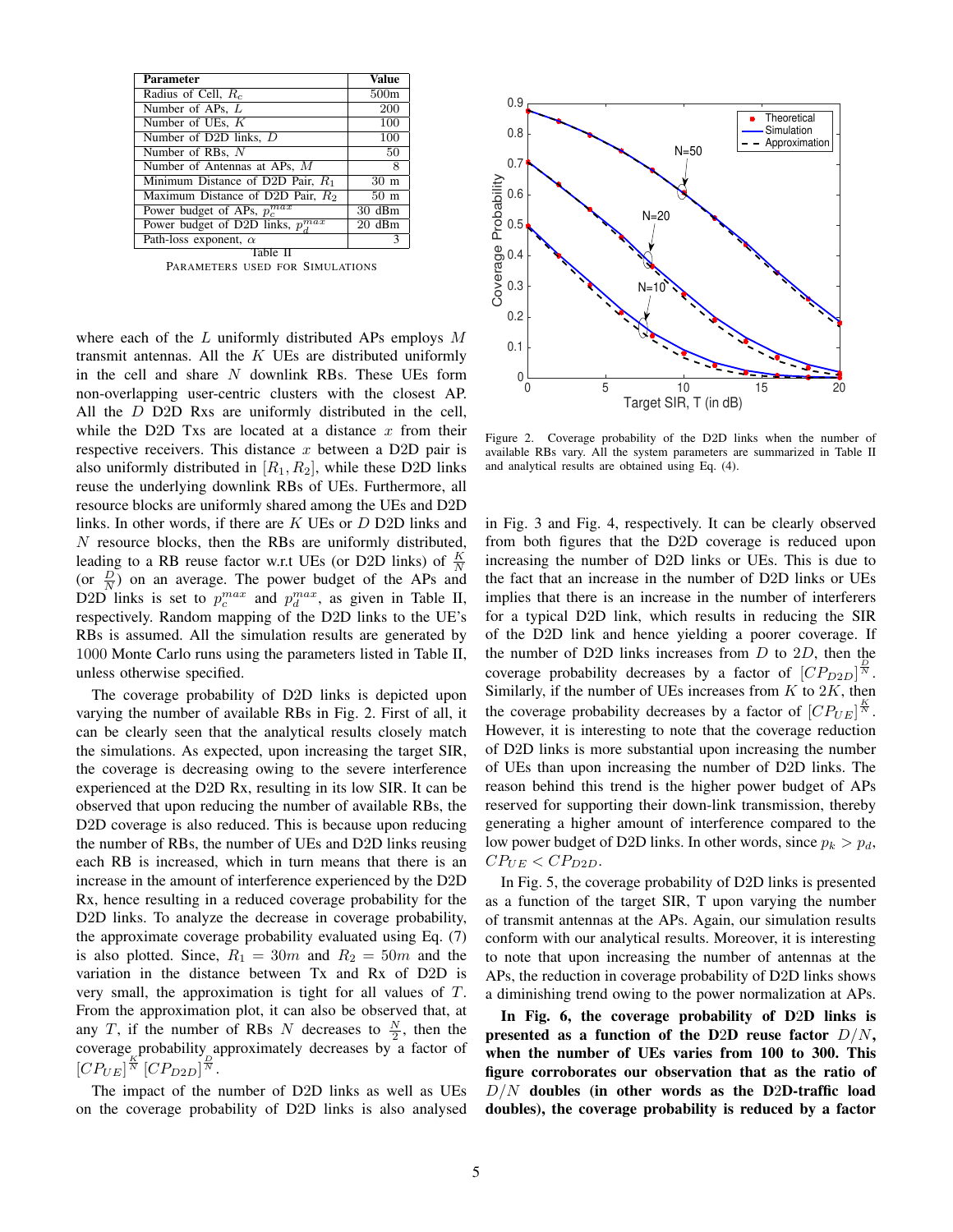

Figure 3. Coverage probability of the D2D links when the number of D2D links vary. All the system parameters are summarized in Table II and analytical results are obtained using Eq. (4).



Figure 4. Coverage probability of the D2D links when the number of UEs vary. Here  $L = 800$ , while all the other system parameters are summarized in Table II and analytical results are obtained using Eq. (4).

of about  $[CP_{D2D}]^{\frac{D}{N}}$ . Similarly, in Fig. 7, the coverage probability of D2D links isis portrayed vs. the reuse factor  $K/N$ , when the number of D2D links is varied. Observe from the figure that the coverage probability is reduced by a factor of about  $[CP_{UE}]^{\frac{R}{N}}$ , when the normalized user-traffic load  $K/N$  is doubled.

Fig. 8 depicts the coverage probability of D2D links for the special case of  $\alpha = 2$ . The analytical results are generated using the simplified expression derived in Eq. (6). It can be clearly seen that the analytical results closely match the



Figure 5. Coverage probability of the D2D links when the number of transmit antennas at APs vary. All the system parameters are summarized in Table II and analytical results are obtained using Eq. (4).



Figure 6. Coverage probability of the D2D links when the ratio  $D/N$ varies. Here  $L = 300$ , while all the system parameters are summarized in Table II and analytical results are obtained using Eq. (4).

simulations. Here we have a different combination of the number of D2D links in system and of the number of available RBs, where  $D = 100, N = 50$  performs best, while  $D = 200, N = 25$  performs worst. This is because when a large number of RBs is available, the number of UEs and D2D links transmitting in co-channel RBs decreases, hence reducing the overall interference at the D2D Rx, thereby improving both its SIR as well as its coverage. On the contrary, with more D2D links in system, the number of interferers increase resulting in a reduced coverage probability.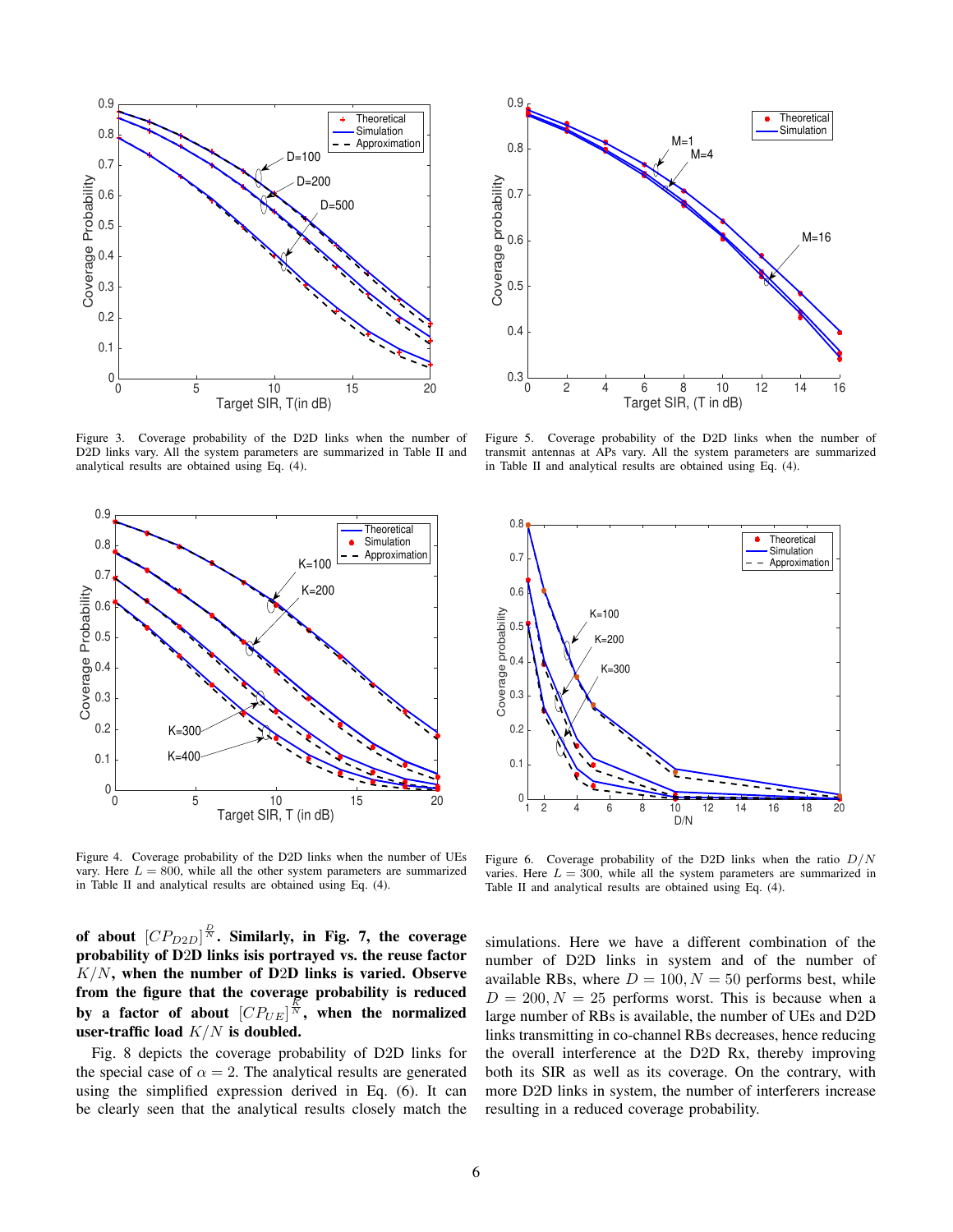

Figure 7. Coverage probability of the D2D links when the ratio  $K/N$ varies. Here  $L = 300$ , while all the system parameters are summarized in Table II and analytical results are obtained using Eq. (4).



Figure 8. Coverage probability of the D2D links for the special case of  $\alpha = 2$ . All the system parameters are summarized in Table II and analytical results are obtained using Eq. (6).

Finally in Fig. 9, the average transmission rate of D2D links is depicted as a function of the number of available RBs. Again, our analytical results conform with the simulations. It can be clearly observed that upon increasing the number of available RBs in the system, the average transmission rate of D2D links is increased owing to the reduced reuse per RB. Moreover, upon increasing the number of antennas at the APs, the D2D transmission rate is reduced owing to the increased interference inflicted upon the D2D Rx due to multiple transmission streams being generated by the cochannel APs however the trend is diminishing owing to power normalization.



Figure 9. Average transmission rate of the D2D links when the number of available RBs vary. All the system parameters are summarized in Table II.

## V. CONCLUSIONS

In this treatise, we proposed D2D communication underlaying the downlink of DenseNet, when the UEs form user-centric non-overlapping clusters with the closest AP. This integration resulted in a significantly modified interference scenario experienced both by the D2D links as well as by the UEs. We analytically derived both the coverage probability and the average transmission rate of D2D links under the proposed network model. Moreover, we also provided simplified analytical results for the coverage probability of D2D links for the case of  $\alpha = 2$ . We observed from the performance results that our simulation results confirm our analysis. Moreover, the performance results also revealed that both the coverage probability and the transmission rate of D2D links are improved, when more orthogonal RBs are available in the system, as well as when the APs employ small the number of antennas. Finally, the impact of the D2D links on the coverage probability of UEs was also studied, which revealed that the UEs coverage is only modestly affected by the presence of D2D links, when numerous antennas are employed by the APs.

#### APPENDIX A

The coverage probability of a D2D link is given by

$$
P[\beta_{d,n} > T] = P\left[\frac{p_d|g_{d,d,n}|^2 x^{-\alpha}}{I_{ud} + I_d} > T\right]
$$

$$
= P\left[|g_{d,d,n}|^2 > \frac{T(I_{ud} + I_d)}{p_d x^{-\alpha}}\right].
$$
(11)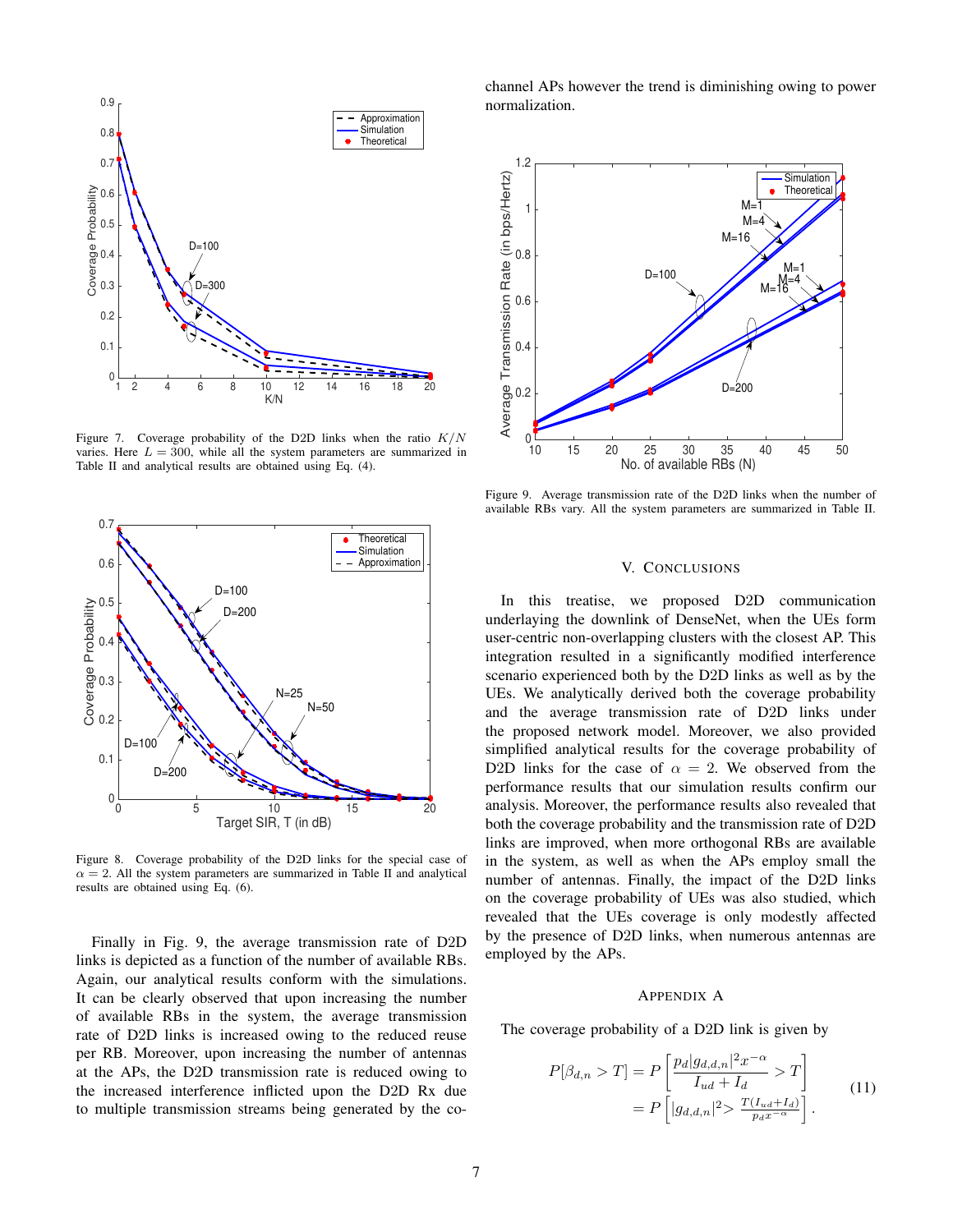Since the fading gain of the D2D link is exponentially distributed, i.e.,  $g_{d,d,n} \sim \exp(1)$ , we get,

$$
P[\beta_{d,n} > T] = E_{I_{ud} + I_d} \left[ \exp \left( -\frac{T(I_{ud} + I_d)}{p_d x^{-\alpha}} \right) \right]. \tag{12}
$$

where we have

$$
I_d = \sum_{i \in \varphi_d} p_d |g_{i,d,n}|^2 r_{i,d}^{-\alpha},\tag{13a}
$$

$$
I_{ud} = \sum_{k \in \psi_d} \frac{p_k}{M} \sum_{j=1}^{M} |h_{k,d,n}^j w_{k,n}^j|^2 l_{k,d}^{-\alpha}
$$
 (13b)

Substituting  $I_d$  and  $I_{ud}$  in Eq. (12), we obtain Eq. (14).

$$
P[\beta_{d,n} > T] = E_{I_{ud} + I_d} \left[ \exp \left( \frac{-T \sum\limits_{k \in \psi_d} \frac{p_k}{M} \sum_{j=1}^M |h_{k,d,n}^j w_{k,n}^j|^2 l_{k,d}^{-\alpha}}{p_d x^{-\alpha}} + \frac{-T \sum\limits_{i \in \varphi_d} p_d |g_{i,d,n}|^2 r_{i,d}^{-\alpha}}{p_d x^{-\alpha}} \right) \right].
$$
\n(14)

By exploiting the independence of  $h_{i,d,n}$  and  $h_{k,d,n}$ , we can further simplify the above equation as

$$
P[\beta_{d,n} > T] = \prod_{k \in \psi_d} \prod_{j=1}^M E\left[\exp\left(-\frac{T p_k |h_{k,d,n}^j w_{k,n}^j|^2 l_{k,d}^{-\alpha}}{M p_d x^{-\alpha}}\right)\right] \times \prod_{i \in \varphi_d} E\left[\exp\left(-\frac{T p_d |g_{i,d,n}|^2 r_{i,d}^{-\alpha}}{p_d x^{-\alpha}}\right)\right].
$$
\n(15)

The Moment Generating Function (MGF) of an exponentially distributed random variable X with parameter  $\lambda$  is given by  $E[exp(sX)] = \frac{\lambda}{\lambda-s}$  where  $\lambda > s$ . Since we have  $|g_{i,d,n}|^2 \sim$  $\exp(1)$  and  $|h_{k,d,n}^j w_{k,n}^j|^2 \sim \exp(1)$ , we obtain

$$
P[\beta_{d,n} > T] = \prod_{k \in \psi_d} \prod_{j=1}^M \frac{1}{1 + \frac{T_{p_k l_{k,d}^{-\alpha}}}{M_{p_d x^{-\alpha}}} \prod_{i \in \varphi_d} \frac{1}{1 + \frac{T_{p_d r_{i,d}^{-\alpha}}}{p_d x^{-\alpha}}}.
$$
 (16)

Therefore, the coverage probability of a typical D2D link can be formulated as:

$$
CP = \int_{0}^{2R_c} \int_{0}^{R_c} \int_{R_1}^{R_2} P[\beta_{d,n} > T] f_D(d) dx f_L(l_{k,d}) dl_{k,d} f_R(r_{i,d}) dr_{i,d};
$$
\n(17a)

$$
= \int_{R_1}^{R_2} \prod_{k \in \psi_d} \left[ \int_0^{2R_c} \left( \frac{1}{1 + \frac{Tp_k l_{k,d}^{-\alpha}}{p_d x^{-\alpha}}} \right)^M f_L(l_{k,d}) dl_{k,d} \right] \times
$$

$$
\prod_{i \in \varphi_d} \left[ \int_0^{2R_c} \frac{1}{1 + \frac{Tp_d r_{i,d}^{-\alpha}}{p_d x^{-\alpha}}} f_R(r_{i,d}) dr_{i,d} \right] \frac{1}{R_2 - R_1} dx
$$

$$
= \int_{R_1}^{R_2} \left[ \int_0^{2R_c} \left( \frac{1}{1 + \frac{Tp_k l_{k,d}^{-\alpha}}{Mp_d x^{-\alpha}}} \right)^M f_L(l_{k,d}) dl_{k,d} \right] \xrightarrow{\overline{N} - 1} \times
$$
(17b)

$$
\left[\int_{0}^{2R_c} \frac{1}{1 + \frac{T_{Pd}r_{i,d}^{-\alpha}}{p_d x^{-\alpha}}} f_R(r_{i,d}) dr_{i,d}\right]^{\frac{D}{N}-1} \frac{1}{R_2 - R_1} dx.
$$
\n(17c)

The last equality is due to the fact that since the  $\lceil$ D2D and UEs are distributed uniformly,  $\forall k \in \psi_d$ ,  $\overline{1}$  $\overset{2R_c}{\int}$ 0  $\begin{array}{c} \begin{array}{c} \end{array} \end{array}$  $1+\frac{Tp_k l_{k,d}^{-\alpha}}{p_dx^{-\alpha}}$  $\Big)^M f_L(l_{k,d}) \mathrm{d} l_{k,d}$ 1 are equal and  $\forall i \in \varphi_d$ ,  $\lceil$  $\overline{1}$  $\overset{2R_c}{\int}$ 0 1  $\frac{Tp_dr_{i,d}^{-\alpha}}{p_dx^{-\alpha}}$  $f_R(r_{i,d})$ d $r_{i,d}$ 1 are equal. Here,  $\frac{D}{N}$  and  $\frac{K}{N}$  are

reuse factors of the D2D links and AP-UE links, which implies the number of interfering of D2Ds and UEs are  $\frac{D}{N} - 1$  and  $\frac{K}{N} - 1$  respectively.

## APPENDIX B

In order to simplify the integral expression in Eq. (4), we introduce the shorthand of  $r_{i,d} = 2R_{c} \cos(\theta_{i,d})$ . Then the integral w.r.t  $r_{i,d}$  from Eq. (4) can be rewritten as:

$$
\mathcal{I}_{i,d} = \frac{16}{\pi} \int_0^{\frac{\pi}{2}} \frac{1}{1 + a_d(\cos(\theta_{i,d}))^{-2}} \times \n\left(\theta_{i,d} \cos(\theta_{i,d}) \sin(\theta_{i,d}) - \cos^2(\theta_{i,d}) \sin^2(\theta_{i,d})\right) d\theta_{i,d} \n= 1 + 2a_d \ln(16) - \n8 \left(a_d \ln\left(1 + \sqrt{1 + \frac{1}{a_d}}\right) - \sqrt{a_d^3(1 + a_d)}\right) + \n4a_d(1 + 2a_d),
$$
\n(18)

where  $a_d = \frac{T d^2}{4R_c^2}$ . Similarly, the integral w.r.t  $l_{k,d}$  from Eq. (4) when assuming  $l_{k,d} = 2R_{c}cos(\theta_{k,d})$  can be rewritten as:

$$
\mathcal{I}_{k,d} = \frac{16}{\pi} \int_0^{\frac{\pi}{2}} \frac{1}{(1 + b_d[\cos(\theta_{k,d})]^{-2})^M} \times
$$
  
\n
$$
[\theta_{k,d} \cos(\theta_{k,d}) \sin(\theta_{k,d}) - \cos^2(\theta_{k,d}) \sin^2(\theta_{k,d})] d\theta_{k,d}
$$
  
\n
$$
= \frac{16}{\pi} \int_0^{\frac{\pi}{2}} \frac{1}{(1 + b_d[\cos(\theta_{k,d})]^{-2})^M} \times
$$
  
\n
$$
[\theta_{k,d} \cos(\theta_{k,d}) \sin(\theta_{k,d})] d\theta_{k,d}
$$
  
\n
$$
= \frac{16}{\pi} \int_0^{\frac{\pi}{2}} \frac{1}{(1 + b_d[\cos(\theta_{k,d})]^{-2})^M} \times
$$
  
\n
$$
[\cos^2(\theta_{k,d}) \sin^2(\theta_{k,d})] d\theta_{k,d}
$$
  
\n
$$
= \mathcal{I}_{k,d}^{(1)} - \mathcal{I}_{k,d}^{(2)}
$$
(19)

where  $b_d = \frac{T p_k d^2}{4MR^2 n}$  $\frac{TP_k d}{4MR_c^2 p_d}$  and using Mathematica, we arrive at,

$$
\mathcal{I}_{k,d}^{(1)} = \frac{16}{\pi} \left[ \frac{b_d^{-M} \sqrt{\pi} \Gamma(\frac{3}{2} + M)}{4(1+M)^2 \Gamma(1+M)} \left( (1+M)_2 F_1 \left[ M, \frac{3}{2} + M; 2 + M; -\frac{1}{b_d} \right] \right. \right. \\ \left. - M_P F_Q \left[ \left\{ 1 + M, 1 + M, \frac{3}{2} + M \right\}, \left\{ 2 + M, 2 + M \right\}, -\frac{1}{b_d} \right] \right) \right], \tag{20}
$$